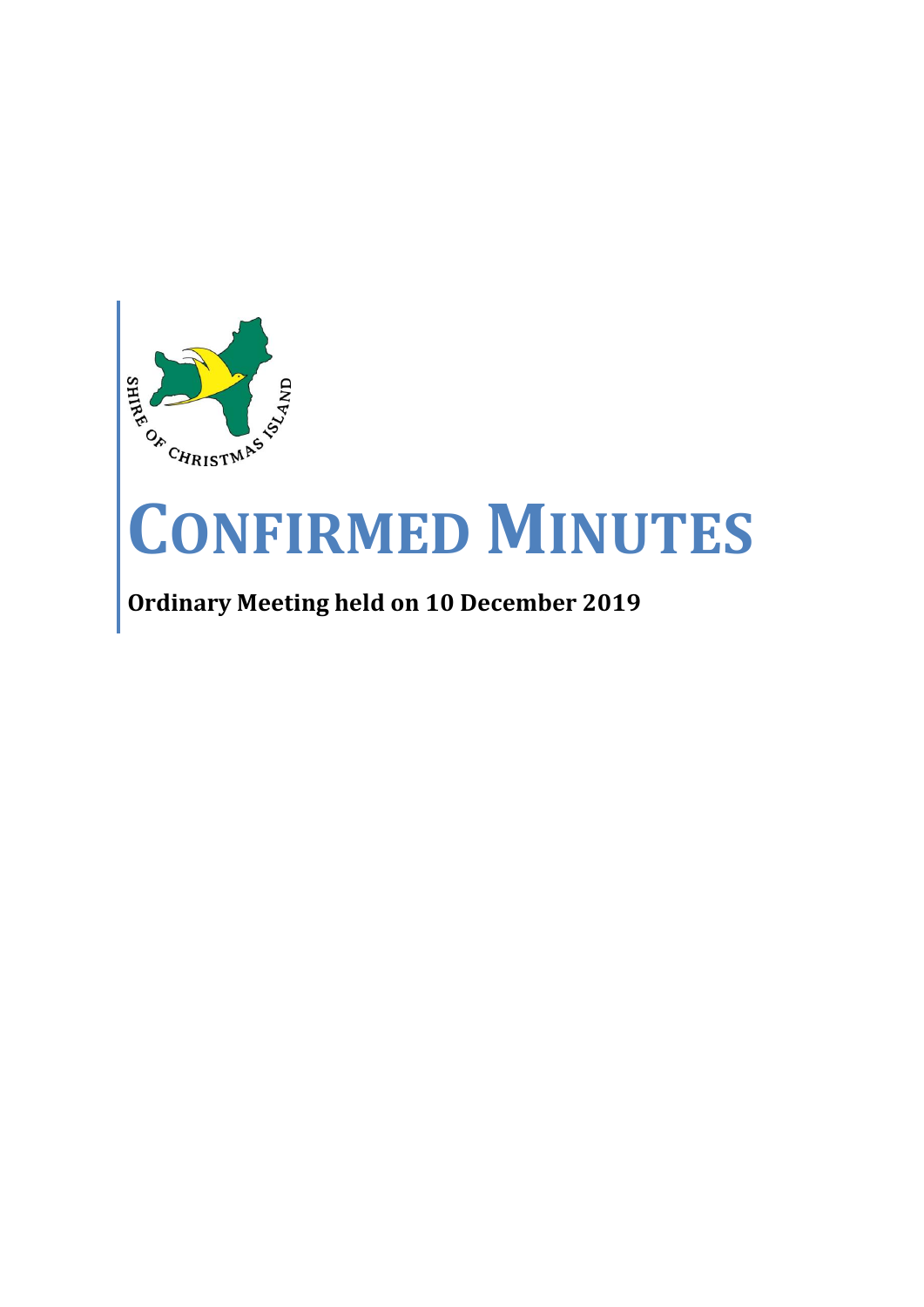

## **SHIRE OF CHRISTMAS ISLAND MEETING MINUTES CERTIFICATION**

#### **Minutes of the Ordinary meeting of the Shire of Christmas Island Council held at the George Fam Chambers at 7.00pm on Tuesday 10 December 2019**

#### **TABLE OF CONTENTS**

| <b>Agenda</b><br>No. | <b>Item</b>                                                                                                                                                                                                                                                                          | Page           |
|----------------------|--------------------------------------------------------------------------------------------------------------------------------------------------------------------------------------------------------------------------------------------------------------------------------------|----------------|
| 1                    | <b>DECLARATION OF OPENING/ANNOUNCEMENT OF VISITORS</b><br>1.1<br>SHIRE PRESIDENT DECLARED THE MEETING OPEN AT 7.00PM                                                                                                                                                                 | $\mathbf{1}$   |
| $\overline{2}$       | RECORD OF ATTENDANCES/APOLOGIES/LEAVE OF ABSENCE GRANTED/DECLARATION OF<br>FINANCIAL/PROXIMITY & IMPARTIALITY INTERESTS<br>2.1<br><b>RECORD OF ATTENDANCE</b><br>2.2<br><b>LEAVE OF ABSENCE</b><br>2.3<br>APOLOGY<br>2.4<br>DECLARATION OF FINANCIAL/IMPARTIALITY/PROXIMITY INTEREST | $\mathbf{1}$   |
| 3                    | <b>RESPONSE TO PREVIOUS PUBLIC QUESTION TAKEN ON NOTICE</b>                                                                                                                                                                                                                          |                |
| 4                    | <b>PUBLIC QUESTION TIME</b>                                                                                                                                                                                                                                                          |                |
| 5                    | <b>APPLICATION FOR LEAVE OF ABSENCE</b>                                                                                                                                                                                                                                              |                |
| 6                    | PETITIONS/DEPUTATIONS/PRESENTATIONS                                                                                                                                                                                                                                                  |                |
| 7                    | CONFIRMATION OF MINUTES OF PREVIOUS MEETING(S)/BUSINESS ARISING FROM<br><b>PREVIOUS MEETINGS</b><br>MINUTES OF ORDINARY COUNCIL MEETING HELD ON 19 NOVEMBER 2019<br>7.1<br>7.2<br><b>BUSINESS ARISING FROM THE MINUTES OF PREVIOUS MEETINGS</b>                                      | 2              |
| 8                    | <b>ANNOUNCEMENTS BY THE PRESIDING MEMBER WITHOUT DISCUSSION</b>                                                                                                                                                                                                                      | $\overline{2}$ |
| 9                    | <b>COMMITTEE REPORTS</b>                                                                                                                                                                                                                                                             | 2              |
| 10                   | <b>OFFICER REPORTS</b>                                                                                                                                                                                                                                                               | $\overline{2}$ |
| 10.1                 | <b>CHIEF EXECUTIVE OFFICER</b><br>10.1.1 APPOINTMENT OF ACTING CEO<br>10.1.2 CEO REPORT ON THE 18/19 AUDITORS REPORT                                                                                                                                                                 | 2              |
| 10.2                 | <b>MANAGER FINANCE AND IT</b><br>10.2.1 SCHEDULE OF ACCOUNTS - NOVEMBER 2019<br>10.2.2 FINANCIAL STATEMENTS - NOVEMBER 2019                                                                                                                                                          | 3              |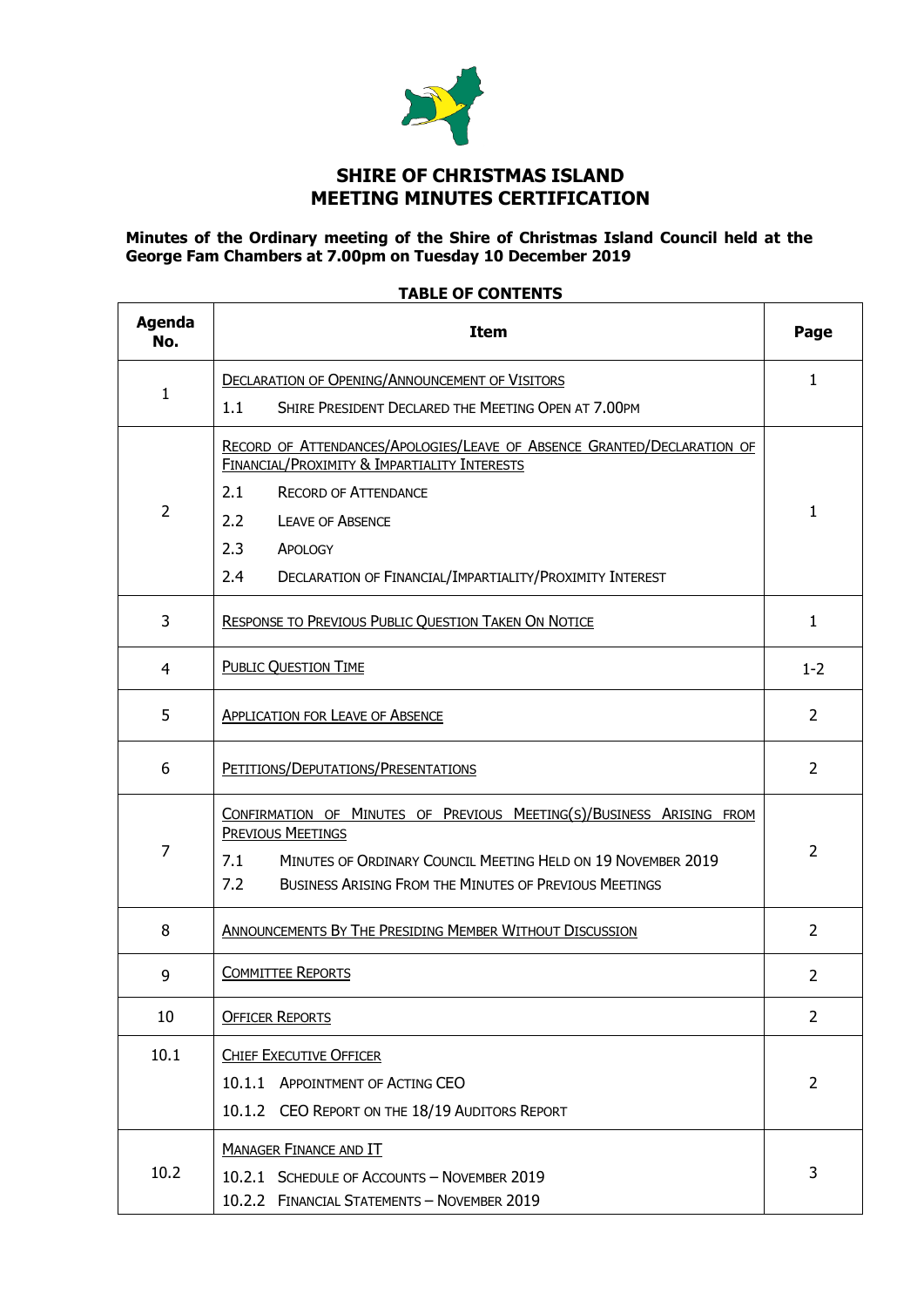| 10.3 | <b>MANAGER COMMUNITY/RECREATION SERVICES &amp; TRAINING</b>                                                                     |   |
|------|---------------------------------------------------------------------------------------------------------------------------------|---|
| 10.4 | <b>MANAGER WORK, SERVICES &amp; WASTE</b><br>10.4.1 SCHEDULE OF WORK FOR SHIRE PLAYGROUNDS<br>10.4.2 TENDER FOR SALE OF SURPLUS | 3 |
| 10.5 | <b>MANAGER GOVERNANCE, RESEARCH, POLICY AND GRANTS</b>                                                                          | 3 |
| 11   | ELECTED MEMBERS MOTIONS OF WHICH PREVIOUS NOTICE HAS BEEN GIVEN                                                                 | 3 |
| 12   | NEW BUSINESS OF AN URGENT NATURE INTRODUCED BY DECISION OF THE MEETING                                                          | 3 |
| 13   | <b>BEHIND CLOSED DOORS</b>                                                                                                      | 3 |
| 14   | <b>CLOSURE OF MEETING</b><br>THE SHIRE PRESIDENT CLOSED THE MEETING AT 7.25PM                                                   | 3 |
| 15   | DATE OF NEXT MEETING: 11 FEBRUARY 2020                                                                                          | 3 |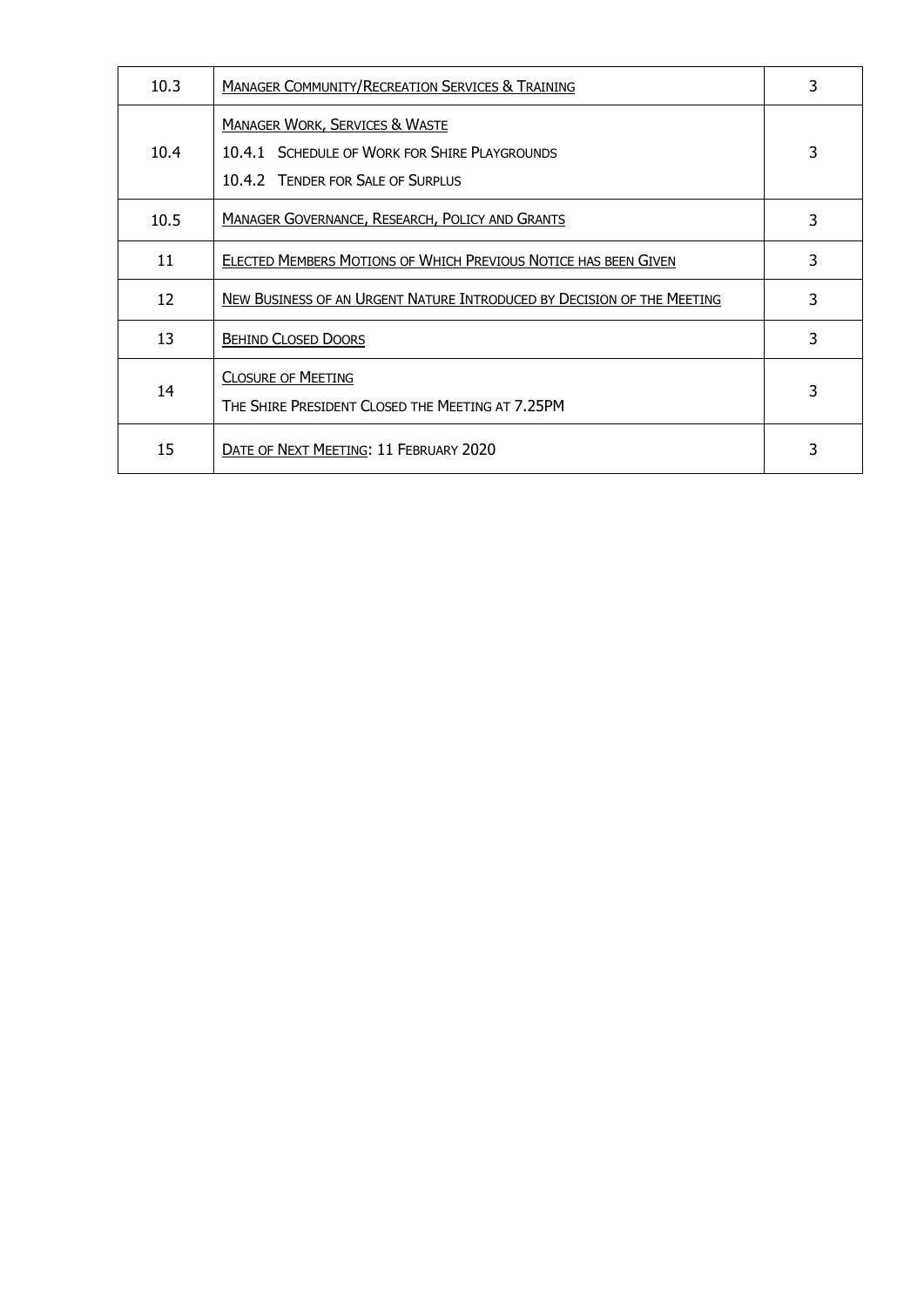

#### **CONFIRMED MINUTES**

**Ordinary Meeting of the Shire of Christmas Island held at the George Fam Chambers at 7.00pm on Tuesday 10 December 2019**

#### **1 DECLARATION OF OPENING/ANNOUNCEMENT OF VISITORS**

The Shire Deputy President declared the meeting open at 7.00pm.

#### **2 RECORD OF ATTENDANCE/APOLOGIES/LEAVE OF ABSENCE/ DECLARATIONS OF FINANCIAL INTEREST**

2.1 **Record of Attendance**

Deputy President Cr Kee Heng **FOO** Councillors Cr Vincent **SAW** Cr Hafiz **MASLI** Cr Philip **WOO** Cr Kelvin **LEE** Cr Morgan **SOH** Cr Farzian **ZAINAL**

Chief Executive Officer **David PRICE** Manager Finance and Admin **GAN** So Hon Manager Community/Recreation Services and Training Olivier **LINES** Manager Works, Services & Waste Graeme **HEDDITCH** 

Minute Taker **Shikin HASINUDIN** 

- 2.2 **Leave of Absence**
- 2.3 **Apologies**
- 2.4 **Declarations of Financial/Impartiality/Proximity Interest**

#### **3 RESPONSE TO PREVIOUS PUBLIC QUESTIONS TAKEN ON NOTICE**

#### **4 PUBLIC QUESTION TIME**

4.1 Karenn SINGER – Directional Signage – Ms SINGER asked Council if they could look into updating the directional signage around town for new visitors to the island.

The CEO replied that Council is allocating more responsibilities for the Parks & Garden department and signage will be one of them. The signage for the turtle nesting will also go into that category.

4.2 Cr ZAINAL – Poisoning of Chickens – Cr ZAINAL reported to Council that there were reports of chicken being poisoned in Kampong and Settlement.

The CEO responded that the matter will be followed up with the Ranger and assured Councillors that the Council does not use poison.

4.3 Cr ZAINAL – Spearfishing – Cr ZAINAL reported that a tourist was seen spearfishing near the reef around children swimming. Locals nearby told him that he shouldn't be spearfishing in that area but the person did not listen and the matter was reported to the police. Can Council please follow up on this matter and make the matter regarding spearfishing in the cove more knowledgeable to the community and visitors.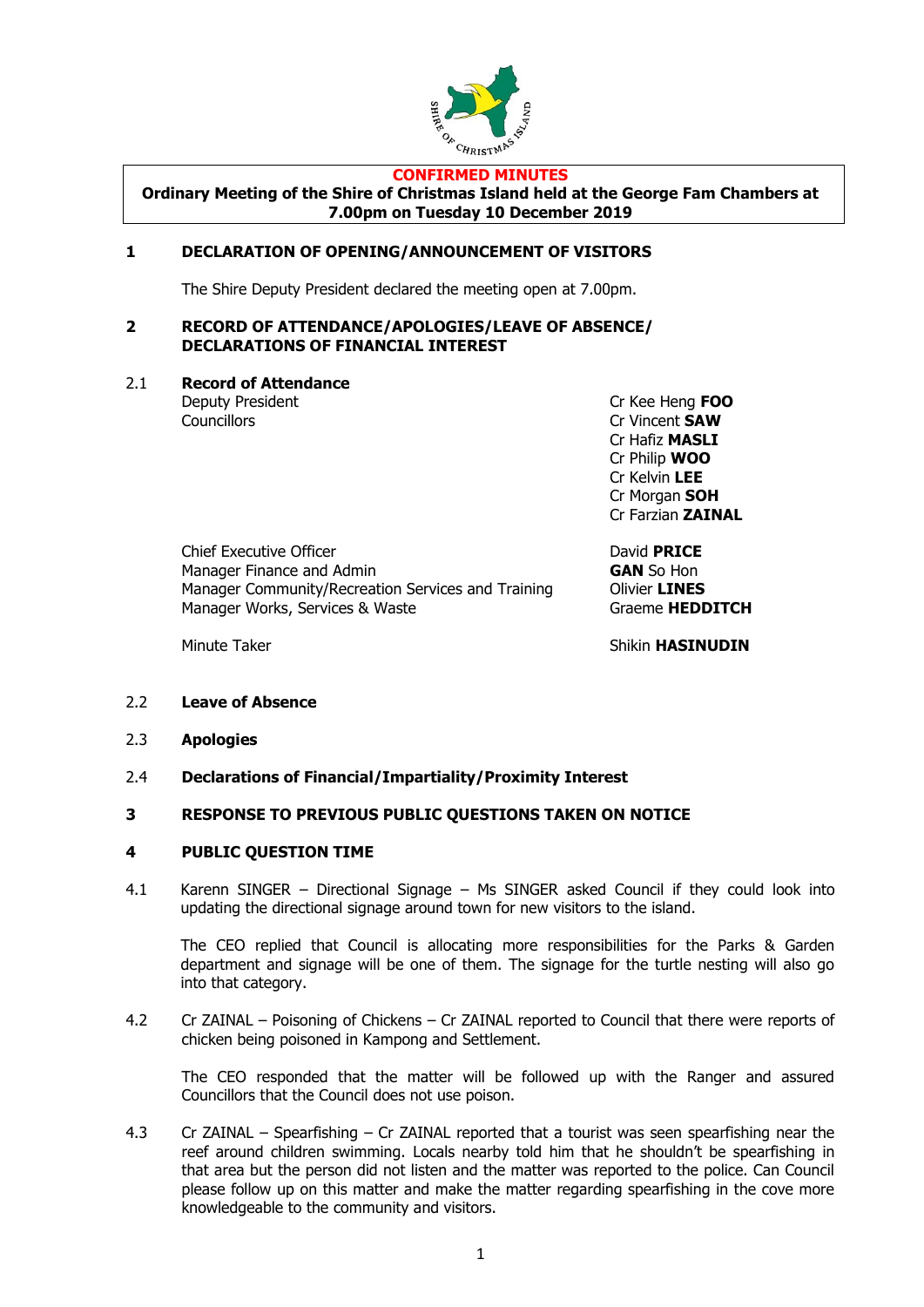The CEO replied that Council will run a notice in the islander again.

4.4 Cr FOO – Parking Bays in Poon Saan – Cr FOO said that on behalf of the Chinese community we would like to acknowledge the work Council has done with the painting of parking bays along Lucky Ho.

#### **5 APPLICATIONS FOR LEAVE OF ABSENCE**

#### **6 PETITIONS/DEPUTATIONS/PRESENTATIONS**

#### **7 CONFIRMATION OF MINUTES OF PREVIOUS MEETINGS/BUSINESS ARISING FROM THE MINUTES OF PREVIOUS MEETINGS**

#### **7.1 Minutes of Ordinary Council Meeting held on 19 November 2019** Members considered the unconfirmed minutes.

#### **Council Resolution**

## **Moved: Cr WOO Seconded: Cr SAW Res. No: 112/19**

That Council adopt the unconfirmed minutes of the 19 November 2019 Council Meeting.

**Carried: 7/0**

## **7.2 Business Arising from the Minutes of Previous Meetings**

#### **8 ANNOUNCEMENTS BY PRESIDING MEMBER WITHOUT DISCUSSION**

#### **9 REPORTS OF COMMITTEES**

#### **10 REPORTS OF OFFICERS**

#### **10.1 Chief Executive Officer**

10.1.1 Appointment of Acting CEO

## **Council Resolution**

#### **Moved: Cr LEE Seconded: Cr MASLI Res. No: 113/19**

That Council appoints the Manager Finance and Administration, Ms Gan So Hon as Acting Chief Executive Officer for the periods 21<sup>st</sup> December 2019 to 7th January 2020 and 22nd January 2020 to 31<sup>st</sup> January 2020 and the Manager for Works Services and Waste, Graeme Hedditch from 8th January 2020 to  $21<sup>st</sup>$  January 2020 and that the applicable higher duties apply.

## **Carried: 7/0**

10.1.2 CEO Report on the 18/19 Auditors Report

#### **Council Resolution**

Council endorses the CEOs Report and directs the CEO to forward a copy of the Report to the Minister and to place on the Shire's Web Site in accordance with the Act.

Council also recommends the Department of Local Government Western Australia be requested to conduct a review of the Asset Sustainability Ratio.

## **Carried: 7/0**

**Moved: Cr LEE Seconded: Cr SAW Res. No: 114/19**